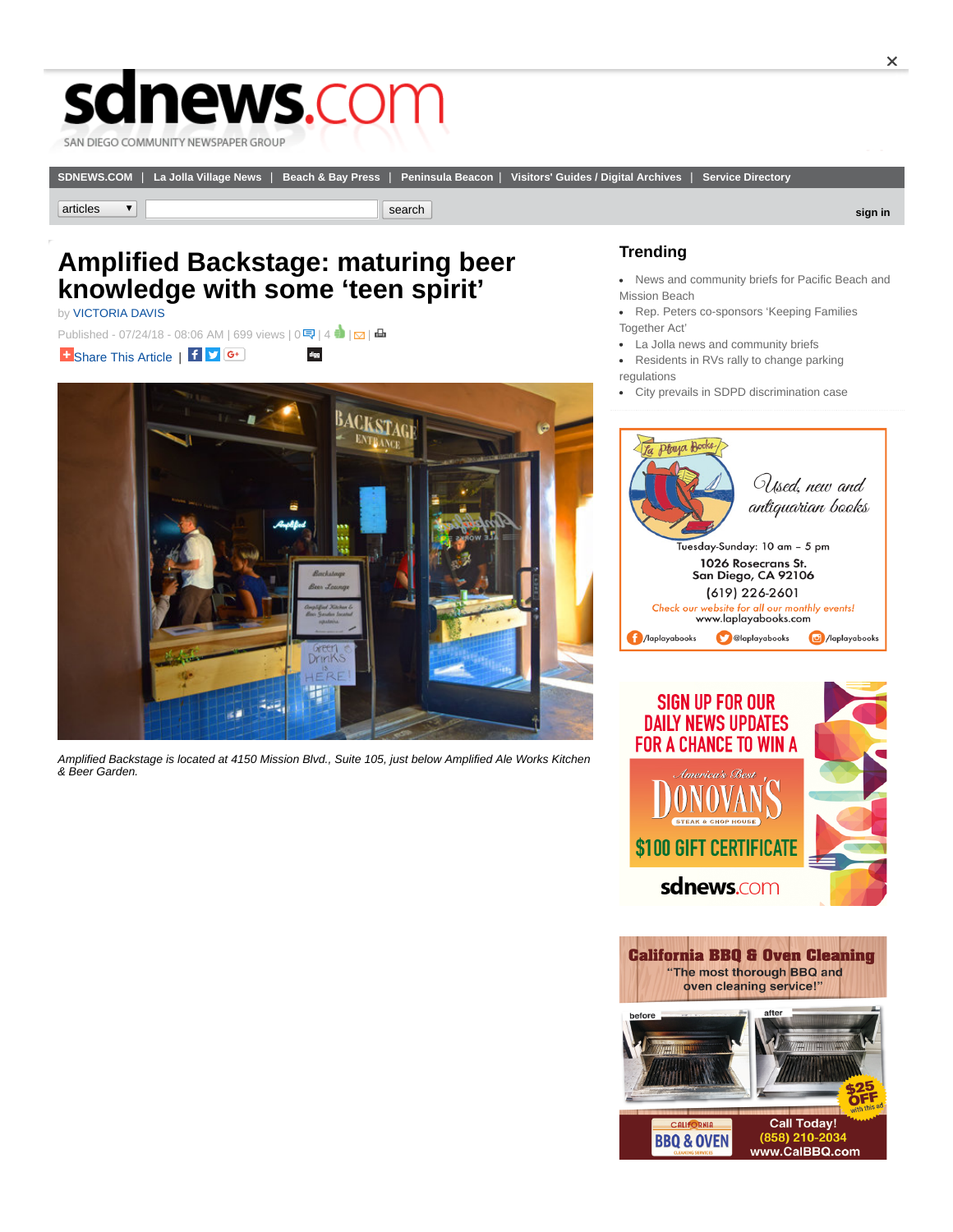

Most music enthusiasts can remember, at some point during those awkward teenage years, owning an abnormally large poster of their favorite band, whether it be a David Bowie red and blue lightning bolt, a psychedelic graphic of Jimi Hendrix or the dripping tongue of The Rolling Stones. At Alex Pierson's brewery, Amplified Backstage (4150 Mission Boulevard, Suite 105), their poster shrine of choice is a 12 by-30-foot mural of Nirvana, located on the interior wall of the tasting room.

"We didn't exactly want to copy the teenage bedroom aesthetic, but I guess in a way we did because it's more of an early 90s feel while paying homage to growing up," said Pierson. "That was sort of the inspiration for lining the bar with tapes and having all the blacklight posters."

Over 2,000 music cassette tapes are nestled under the bar with a hand-crafted amp behind the counter. Guests can peruse the tapes, pick their favorite and have it played upon request. This is designer Aubree Miller's favorite Backstage feature. Before doing PR, marketing and branding for Amplified, Miller worked in music marketing and spent a lot of time backstage while touring with various bands. That experience is what inspired her design for Amplified Backstage.

"It's meant to feel like a hangout and capture that 'calm before the storm' feel right before a band goes onstage," said Miller. "The back of the stage is where you gather yourself and collect all your emotions before you go out and perform. That was my inspiration. This is a place to relax, cool down, hangout with your close friends and have a beer before you go and tackle the rest of your day."

Backstage, which opened just this past April, is an extension of Amplified Ale Works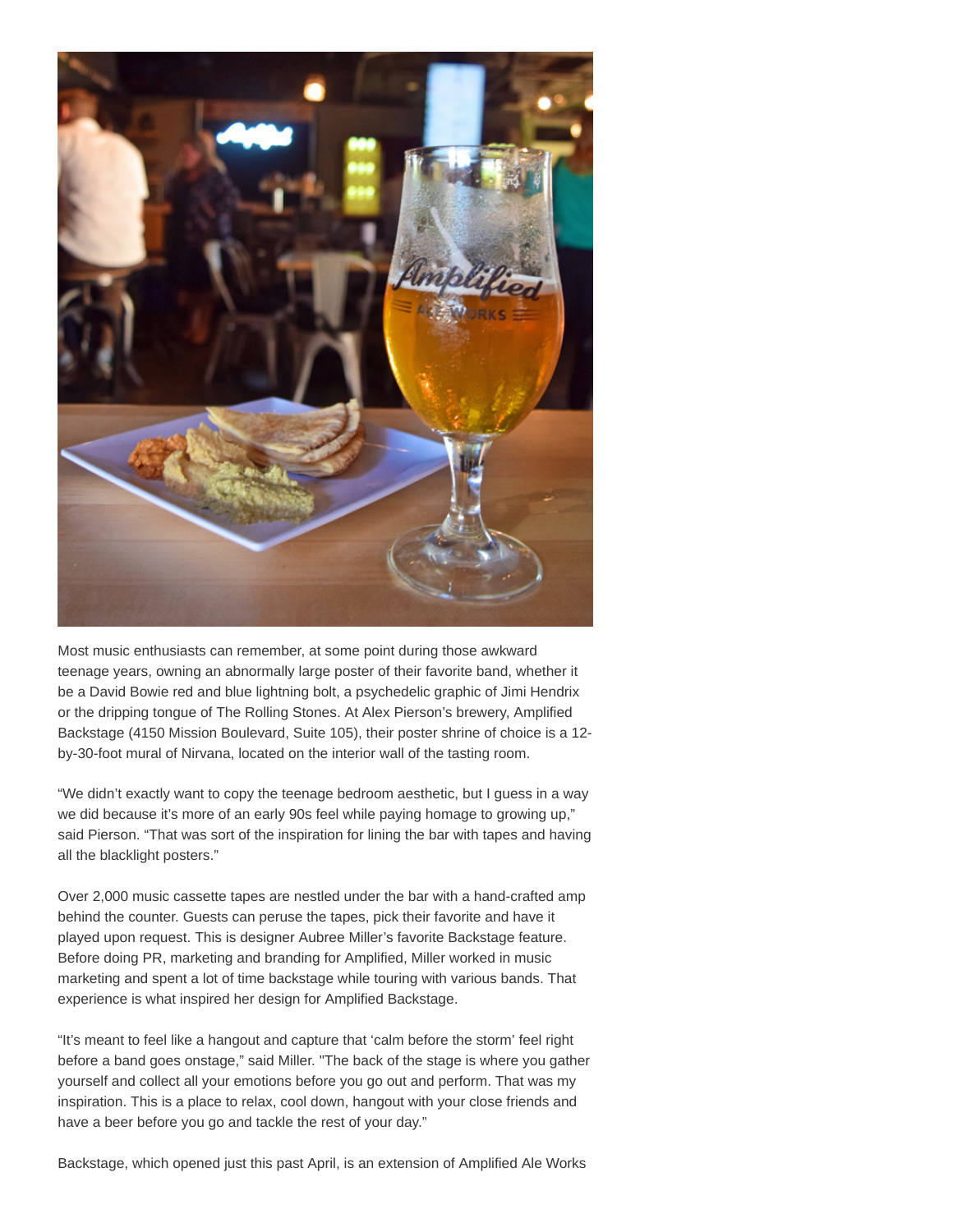Kitchen & Beer Garden, located just upstairs of the tasting room. The brewery was founded in 2012 by Pierson and his business partner JC Hill while they were searching for a new location for their previously owned restaurant, California Kebab. For a year, Pierson and Hill brewed beer in their garage while their employees—who had formed a band—provided musical entertainment. When a space finally opened up, the group decided to turn their kebab business into a brewery that honored their love of the music.

"JC and I became friends by going to concerts together in college too, so the name Amplified just naturally fit," said Pierson. "We figured, 'Hey we've been doing this for over a year in the garage, let's take a stab at it.'"

Though they saturated the space with punk band paraphernalia, from Red Hot Chili Peppers posters to electric guitar cup holders, it wasn't until Amplified opened up Backstage downstairs, and the Department of Alcoholic Beverage Control removed the live music restriction, that the brewery was able to host their beloved punk rock concerts.

"Our end goal was always to have bands come in and play live shows," said Miller. "The venue holds up to 50 people so, when we have a show, it's very intimate and you're right there with the band. Plus, we have a lot of rock history embedded in Amplified that people aren't always aware of."

The band photos of Nirvana, Red Hot Chili Peppers and, at their Miramar location, Bad Brains are originals by Miller's close friend Krk Dominguez, photographer and punk rock archivist. Amplified has also can-collaborated with local bands Low Volts, The Bombpops, The Routine and TJ punk band DFMK to create new craft beers named after the groups, like "Bomb Hops" and "Electric Chair."

The next show lined up for Amplified is their anniversary concert November 2, though they hope to get more shows on the schedule in the meantime.

"We've had a limited amount of shows because we don't want to blast out the neighbors," said Pierson.

"We'd eventually like to do weekly concerts and some secret shows," added Miller. "We want to supply good entertainment and good beers to the local communities, as well as offer a venue for touring and local bands to get out their name. It's really a labor of love."

![](_page_2_Picture_8.jpeg)

**Comments are back! Simply post the comment (it'll complain about you failing the human test) then simply click on the captcha and then click "Post Comment" again. Comments are also welcome on our [Facebook page.](https://www.facebook.com/sdcng/)**